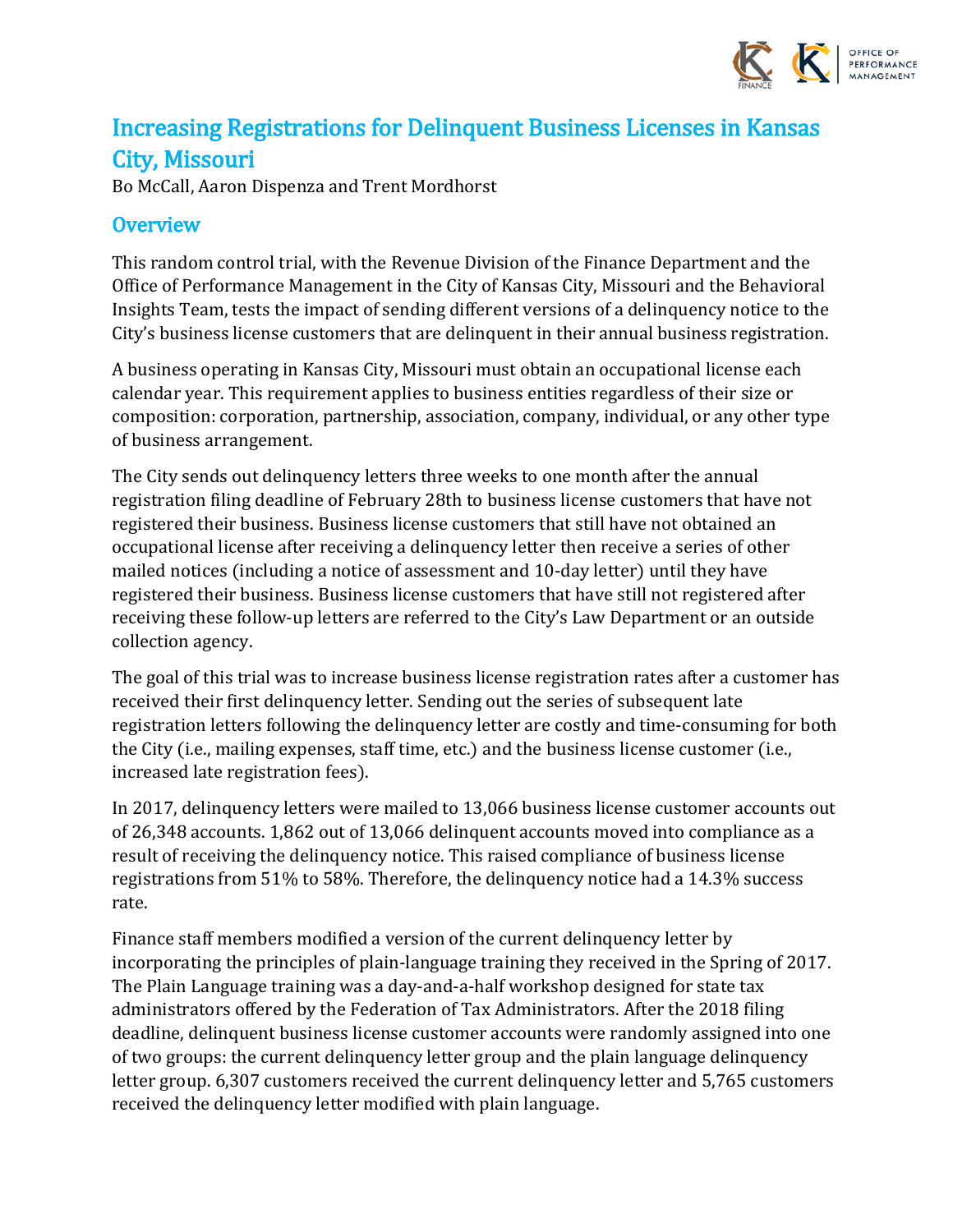

The trial began on March 21, 2018. The results are from data collected as of May 17, 2018.

### **Results**

The plain language business license delinquency letter had a significant effect on business registration compliance and was more effective in increasing compliance than the currently worded business license delinquency letter.

There was a 2.8% statistically significant increase in registration for business license customers that received the plain language delinquency letter over the current delinquency letter.

Business license customers who received the plain language letter were 22% more likely to register than customers who received the current delinquency letter.

#### Figure 1: Number of New Business License Registrations

| Control Group (Current<br>$\frac{1}{2}$ delinquency letter) – | Treatment Group (Plain<br>language delinquency letter) - |
|---------------------------------------------------------------|----------------------------------------------------------|
| <b>Number of New Registrations</b>                            | Number of New Registrations                              |
| 788 (6,307 letters sent out)                                  | 881 (5,765 letters sent out)                             |

#### Figure 2: Business License Registration Rates

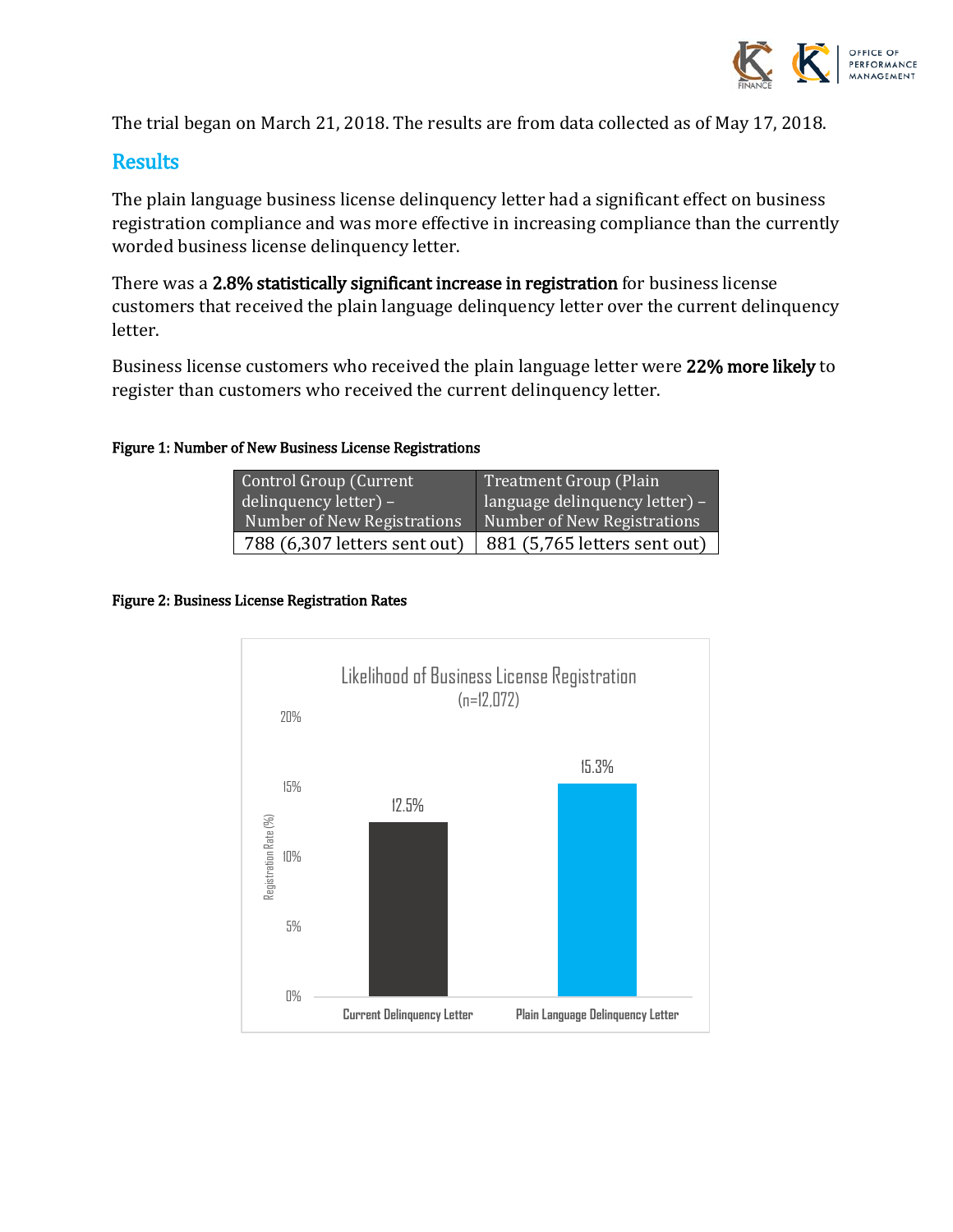

# **Appendix**

### **Control Group Letter**



**Finance Department** 

**Revenue Division** 

| 2nd Floor, City Hall       |  |
|----------------------------|--|
| 414 East 12th Street       |  |
| Kansas City, MO 64106-2786 |  |

|             | Email: revenue@kcmo.org |
|-------------|-------------------------|
|             | kcmo.gov/kctax          |
| Letter Id:  |                         |
| Date:       | 03-Apr-2017             |
| Account Id: |                         |

**Phone** 

Fax:

(816) 513-1120

(816) 513-1077

#### Mhodhlainnis (bbb) eildb ein Pinifes lähor

#### THIS IS NOT A BILL

The Revenue Division has not received tax return information for the period stated below. It is important that you respond to this notice within 30 days to avaid further action. If you previously filed a return for the period, please contact our office at the phone number or email address listel above. If you have not filed a return for the period, please do so immediately.

| Form Type     | Account Type            | <b>Account ID</b> | <b>Period Begin Date</b> | <b>Period End Date</b> |
|---------------|-------------------------|-------------------|--------------------------|------------------------|
| <b>RD-105</b> | <b>Business License</b> |                   | 01/01/2017               | 12/31/2017             |

§ 40-12 (a) of the City of Kansus City, V o. C. de of Ot linances imposes a penalty on returns that are received after the due date of 5% per month of the tax due (up to 25%). Additional penalties and interest may apply based on the amount of tax due with the return.

Please check the appropriate box, or boxes, below and return this notice together with any supporting documentation:

- Return already filed please send a copy of the return along with any payment made (include copies of the front and ο back of cancelled checks)
- No longer liable to file this return please provide the date and reason for this change below and submit supporting  $\Box$ documentation

If none of the above circumstances apply, to resolve this issue you need to complete Form RD-105, Bus. License Return for the period stated and submit with payment for the amount due, including applicable penalties and interest.

Please note that Form RD-105 can be filed online via Quick Tax at kcmo.gov/quicktax. You may also download Form RD-105 at kemo.gov/ketax and submit the form to: PO Box 843322, Kansas City, MO 64106-2786.

Visit kcmo.gov/quicktax to view the status of your account and for online filing.